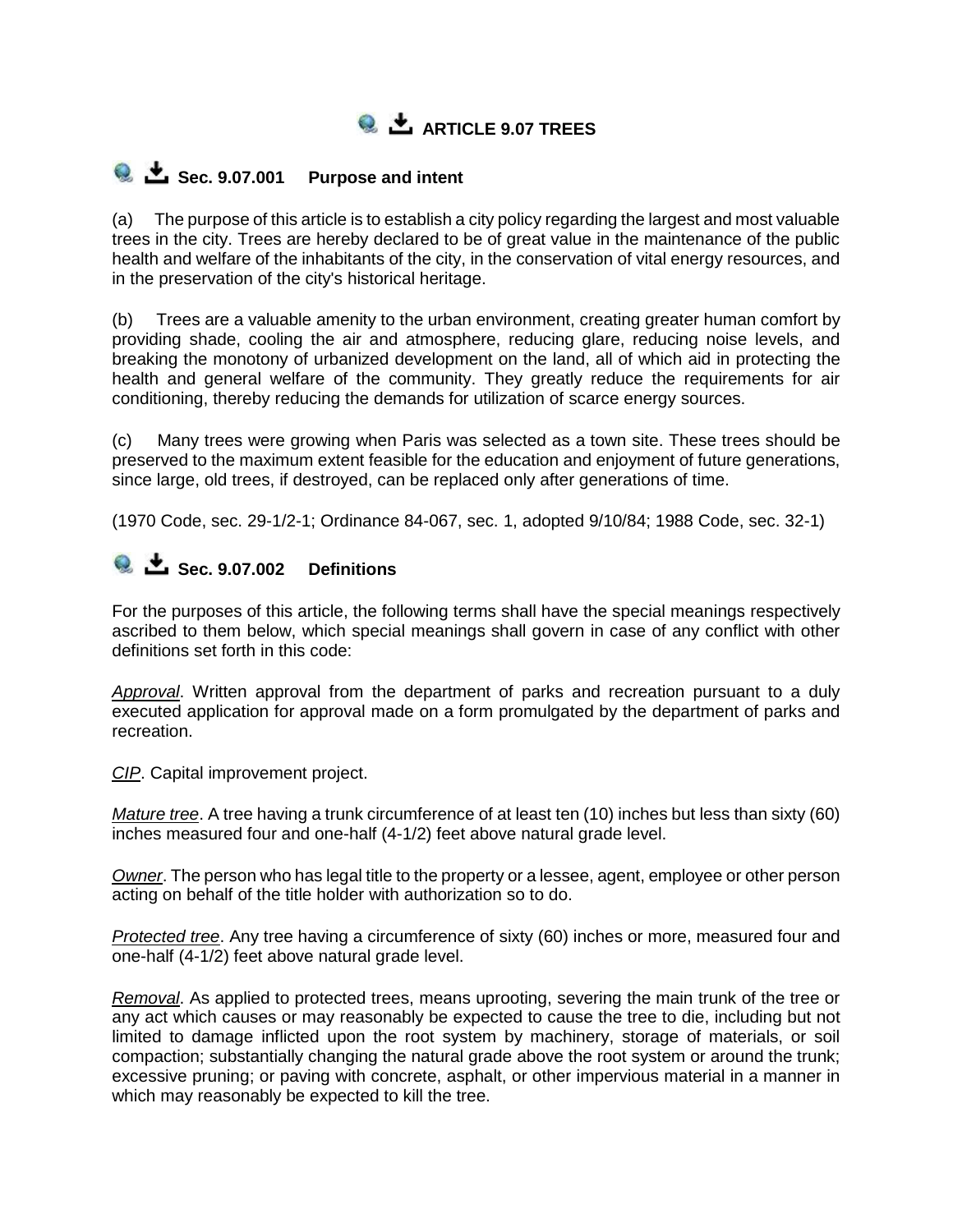*Tree*. A tree shall be defined and will qualify as such if either of the following are met:

(1) A woody plant having one well-defined stem or trunk and a more or less definitely formed crown, and usually attaining a mature height of at least eight (8) feet; or

(2) A plant listed as a tree in any of the following:

(A) Forest Trees of Texas, by the Texas Forest Service of the Texas A&M University System.

- (B) Simon and Schuster's Guide to Trees.
- (C) The Audubon Society's Field Guide to North American Trees.
- (D) A list of trees prepared by the city parks department.

(1970 Code, sec. 29-1/2-2; Ordinance 84-067, sec. 1, adopted 9/10/84; 1988 Code, sec. 32-2)

# **8**  $\bullet$  Sec. 9.07.003 Administration

(a) This article shall be implemented by the director of the department of parks and recreation, who is hereby designated city arborist until such time as he appoints his successor. He shall oversee regulation of the care and removal of protected trees growing now or hereafter in the city, and shall enforce and administer the provisions of this article.

(b) The tree committee shall, with the concurrence of the planning and zoning commission and city council, promulgate written guidelines which shall, among other things, prescribe the measures required to protect trees against damage in connection with construction and property development, and shall further identify actions that will be interpreted as "removal" under the definition thereof in this article, including the identification of the root areas requiring protection against soil compaction or against the effects of impervious paving.

(1970 Code, sec. 29-1/2-3; Ordinance 84-067, sec. 1, adopted 9/10/84; 1988 Code, sec. 32-3)

#### **e**  $\bullet$  **Sec. 9.07.004** Removal of protected trees

(a) No person or corporation shall remove or cause the removal of any protected tree without first securing approval from the department of parks and recreation, except as provided in subsections (b) through (e) of this section.

(b) When any protected tree sustains damage in the form of a broken trunk, broken limbs, or uprooting, which creates a hazard to life or property, no application shall be required for the removal of the damaged part or parts of the tree, provided that the removal is effected before the beginning of the fifth business day following the occurrence of the damage and provided further that the department of parks and recreation may extend this period in case of widespread and extensive storm damage.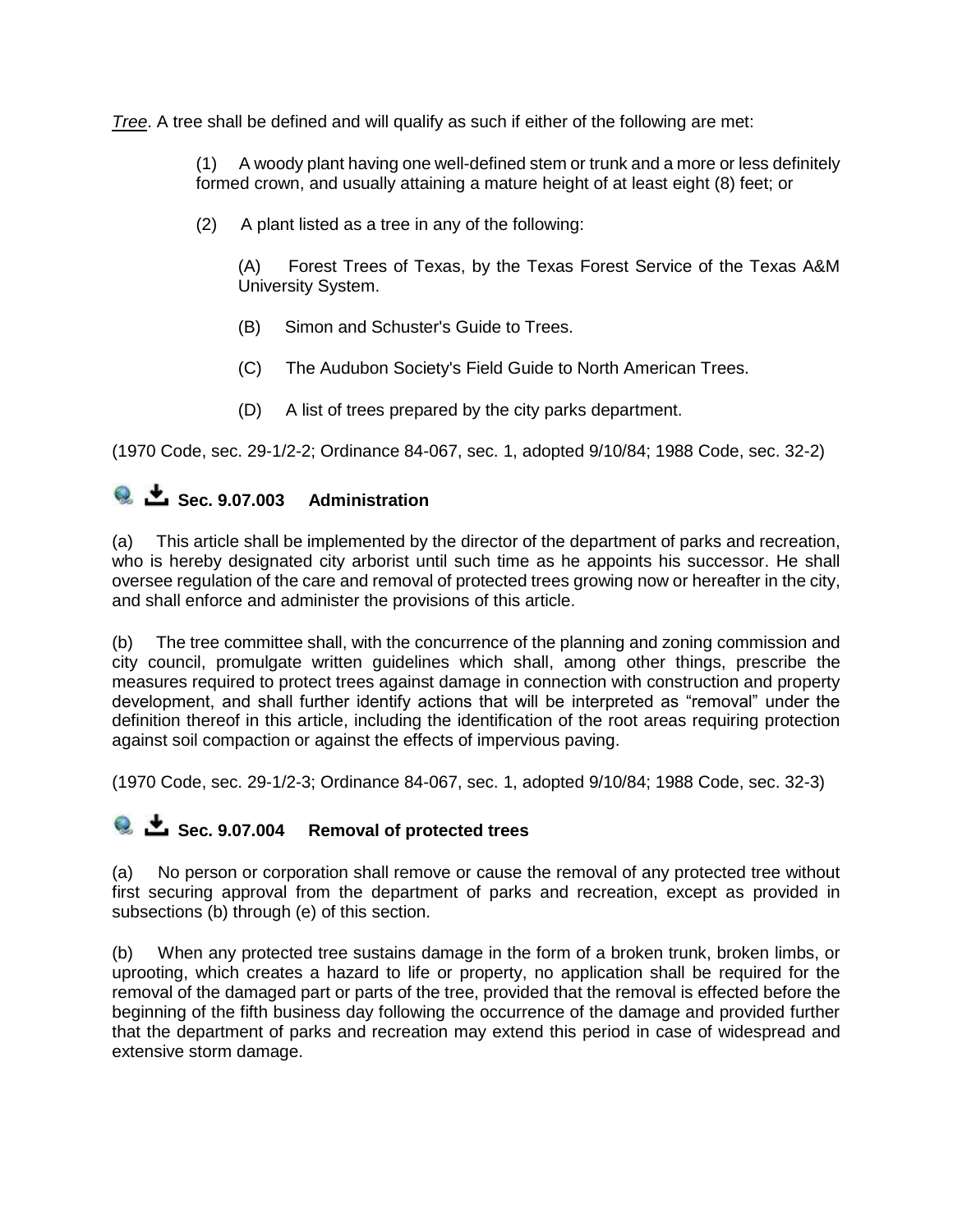(c) When site plan approval by the planning and zoning commission and/or city council is required by this code for any development, the actual or schematic locations of such existing trees as would be protected by this article shall be shown on all site plans and such site plans depicting any such trees shall be submitted to the arborist for evaluation and recommendation before submission to the planning commission and/or city council. Final approval of the site plan shall constitute approval for tree removal as to any protected tree indicated on the site plan as being removed by the approved development.

(d) For every city CIP, the department proposing the CIP shall submit to the arborist, for evaluation and recommendation by the arborist, any CIP plans which are known at the time to involve the removal of such existing trees as would be protected by this article prior to the city council's public hearing on such CIP. City council approval of the CIP shall constitute approval for tree removal as to any protected tree identified at that time as being removed by the CIP. For any CIP which requires site plan approval by the planning and zoning commission and/or city council prior to the commencement of construction, the removal of any protected tree not previously identified and approved for removal as provided by the preceding sentence shall be subject to the provisions of subsection (c) of this section. Any other removal of a protected tree by a CIP which is not addressed by the preceding provisions of this subsection shall be subject to the general requirements of this article.

(e) When a protected tree must be removed or altered to protect existing utilities or to construct new utilities or to protect existing utilities in a right-of-way or easement. If the city arborist suspects an abuse of this subsection by a department of the city or utility company, he may in writing request an explanation as to why a removal or alteration was necessary and should the city arborist find abuse he may suspend, in writing, the rights herein granted to such department or utility for a period of one (1) year. Such a suspension would be appealable to the city council, whose judgment is final.

(1970 Code, sec. 29-1/2-4; Ordinance 84-067, sec. 1, adopted 9/10/84; 1988 Code, sec. 32-4)

## **8**  $\bullet$  Sec. 9.07.005 Removal of mature trees

(a) No person or corporation shall remove or cause the removal of more than seventy-five (75) percent of mature trees from a plot, tract, lot or building site being developed for a nonresidential use without first securing approval from the department of parks and recreation.

(b) Issuance of building permits for nonresidential development will require submission of an acceptable replanting program when more than seventy-five (75) percent of mature trees have been removed without securing approval.

(1970 Code, sec. 29-1/2-5; Ordinance 84-067, sec. 1, adopted 9/10/84; 1988 Code, sec. 32-5)

# **E** Sec. 9.07.006 Application for removal of protected tree

(a) Trees located on public property, street or easement. Application for the removal of a protected tree located on public property or in any public street, alley, right-of-way or easement shall be made by any city department or any public utility or political subdivision of the state with authority to install utility lines or other public facilities in or above the property, street, alley, right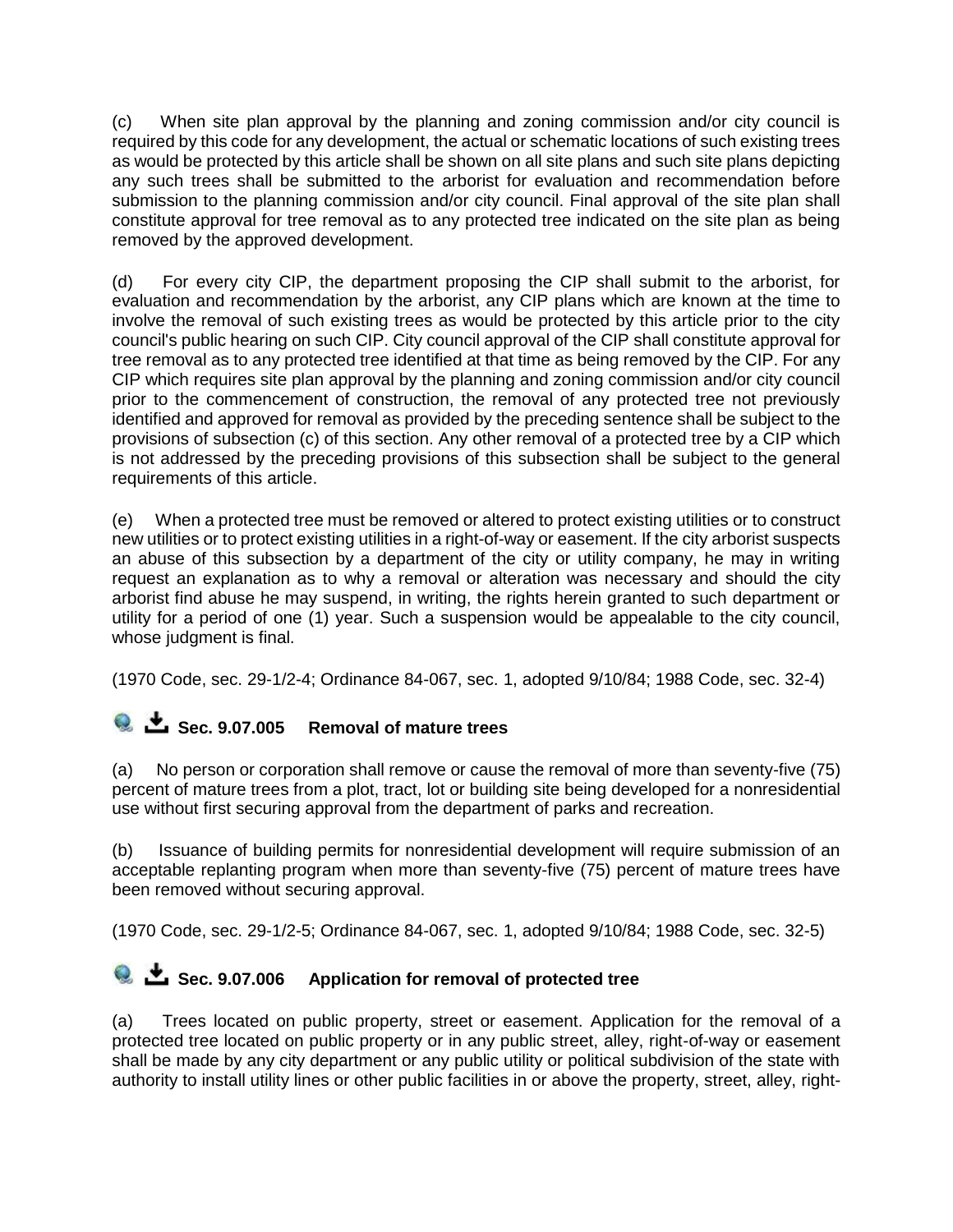of-way or easement on which such tree is located, or by the owner of real property abutting upon the site of the tree or its crown.

(b) Trees located on private property. Application for the removal of a protected tree located on privately owned property shall be made by the owner of the property on which such tree is located, except that any appropriate city official may make application to remove a tree that constitutes a hazard to the safety of persons or property, or that is seriously diseased, if the owner thereof cannot be located or if he fails to remove the protected tree within a reasonable time after notice so to do.

(c) Fee. The city council may require an application review fee in an amount to be established by ordinance, to be paid at the time of submission of an application for removal of a protected tree. However, no fee shall be required for an application made by any city department or agency. Further, no fee shall be required for an application to remove a dead, diseased or hazardous tree pursuant to [section 9.07.007\(](https://z2.franklinlegal.net/franklin/DocViewer.jsp?doccode=z20000076&z2collection=paris#JD_9.07.007)d).

(d) Required information. An application for the removal of a protected tree must specify:

(1) The approximate location of the tree.

(2) The circumference of the trunk of the tree, as measured four and one-half (4- 1/2) feet above natural grade level.

- (3) The approximate crown size of the tree.
- (4) The species and/or common name of the tree.
- (5) The approximate size of the lot, tract, or parcel on which it is located.
- (6) The reason for the proposed removal.
- (7) Such other information as may be reasonably required by the city arborist.

(e) Combination with other applications. Where practicable, an application for tree removal shall be combined with any other applications and/or site plans required by this code for specific development projects, with all the information as listed in subsection (d) of this section included.

(1970 Code, sec. 29-1/2-6; Ordinance 84-067, sec. 1, adopted 9/10/84; 1988 Code, sec. 32-6)

### **8**  $\bullet$  **Sec. 9.07.007** Action on application for removal of protected tree

(a) Upon receipt of an application to remove a protected tree, the city arborist shall promptly inspect the subject tree and the department of parks and recreation shall approve or deny the application in accordance with the provisions of this article. Approval is automatically granted ten (10) working days after application therefor if not denied during such interval; provided that, if a variance or special exception from the board of adjustment is required for approval of the application as provided by subsection (b) of this section, then the department of parks and recreation shall have an additional thirty (30) days to process the application; provided further that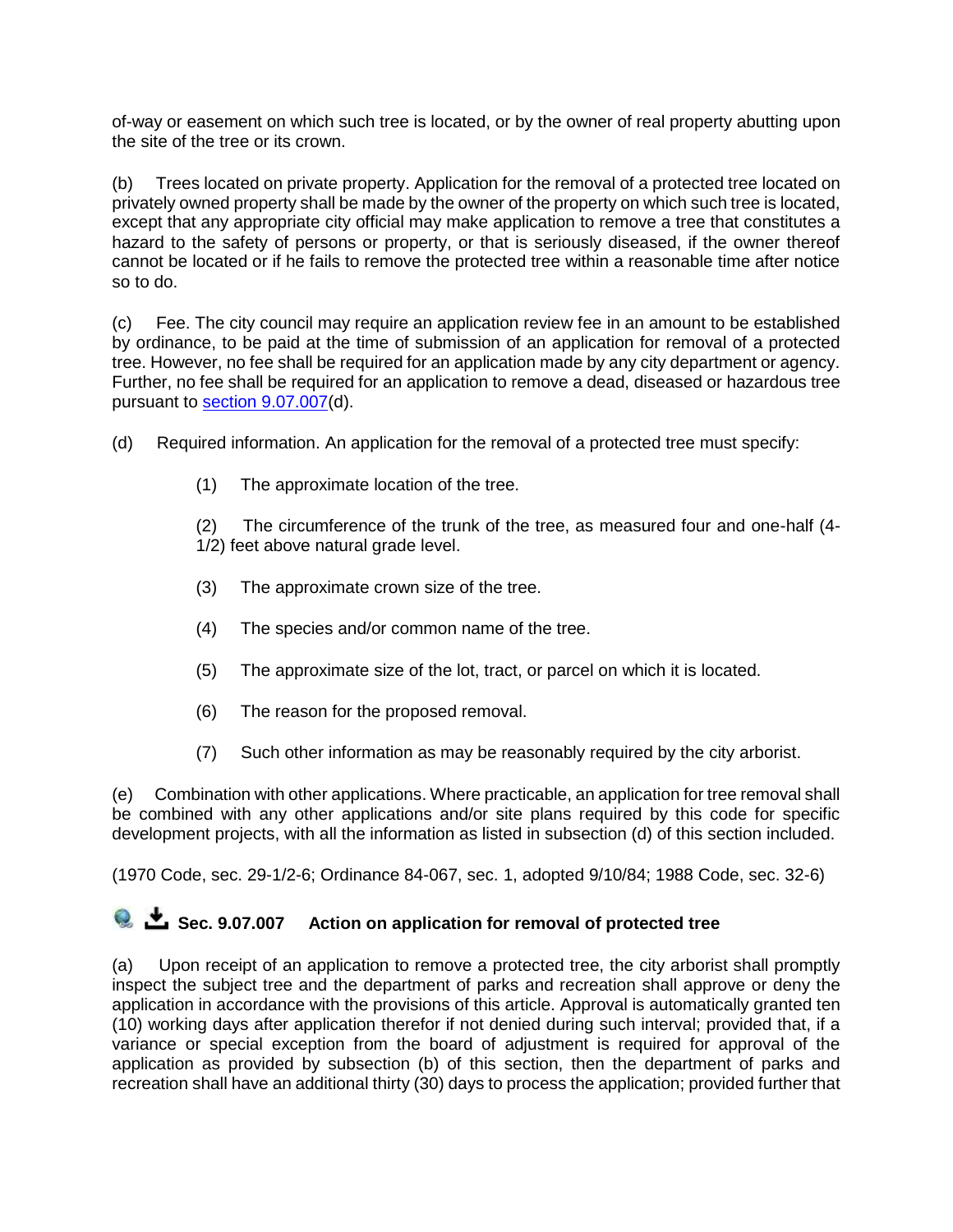the applicant must be notified of the thirty-day extension prior to the expiration of ten (10) days from the date of application.

(b) The department of parks and recreation shall approve an application for the removal of a protected tree located on privately owned property when a valid application therefor is received and a showing is made that the tree is so located as to prevent reasonable access to the property or as to preclude reasonable and lawful use of the property. Where removal of the tree would become unnecessary if a variance or special exception were granted by the board of adjustment in the application of the zoning ordinance, no application shall be approved except where such application for a variance or special exception is denied. No application fee for the variance or special exception shall be charged where such application is required by this subsection.

(c) The department of parks and recreation shall approve an application for the removal of a protected tree in connection with construction, maintenance, or repair of public facilities in or above a public street, alley, right-of-way or easement or other public land under one or more of the following conditions:

> (1) The location of the tree prevents the opening of reasonable and necessary vehicular traffic lanes in a street or alley;

> (2) The location of the tree prevents the construction of utility lines or drainage facilities which may not feasibly be rerouted;

(3) The location of the tree prevents all reasonable access to the property;

(4) The denial of approval of such application would deny a political subdivision of the state the reasonable use of public property for the achievement of its public purposes.

However, protected tree removal in connection with a city CIP shall be governed by [section 9.07.004\(](https://z2.franklinlegal.net/franklin/DocViewer.jsp?doccode=z20000076&z2collection=paris#JD_9.07.004)d). Further, any approval under this subsection (c) may be reviewed by the planning and zoning commission at its discretion.

(d) Notwithstanding any of the foregoing provisions of this section, the department of parks and recreation shall approve an application for the removal of a protected tree under the following circumstances:

> (1) The city arborist determines that the tree constitutes a hazard to life or property which cannot reasonably be mitigated without removing the tree; or

> (2) The city arborist determines that the tree is dying/dead or is diseased to the point that its restoration to sound condition is not practicable, or that its disease can be expected to be transmitted to other trees and to endanger their health.

(e) No approval, except an approval to remove a dead, badly diseased, or hazardous tree, shall become effective until the third working day after it is granted. Every approval for tree removal shall automatically expire one (1) year from its effective date, except approvals pursuant to [section 9.07.004\(](https://z2.franklinlegal.net/franklin/DocViewer.jsp?doccode=z20000076&z2collection=paris#JD_9.07.004)c) and (d), which shall be in effect for the duration of the approvals provided by said subsections.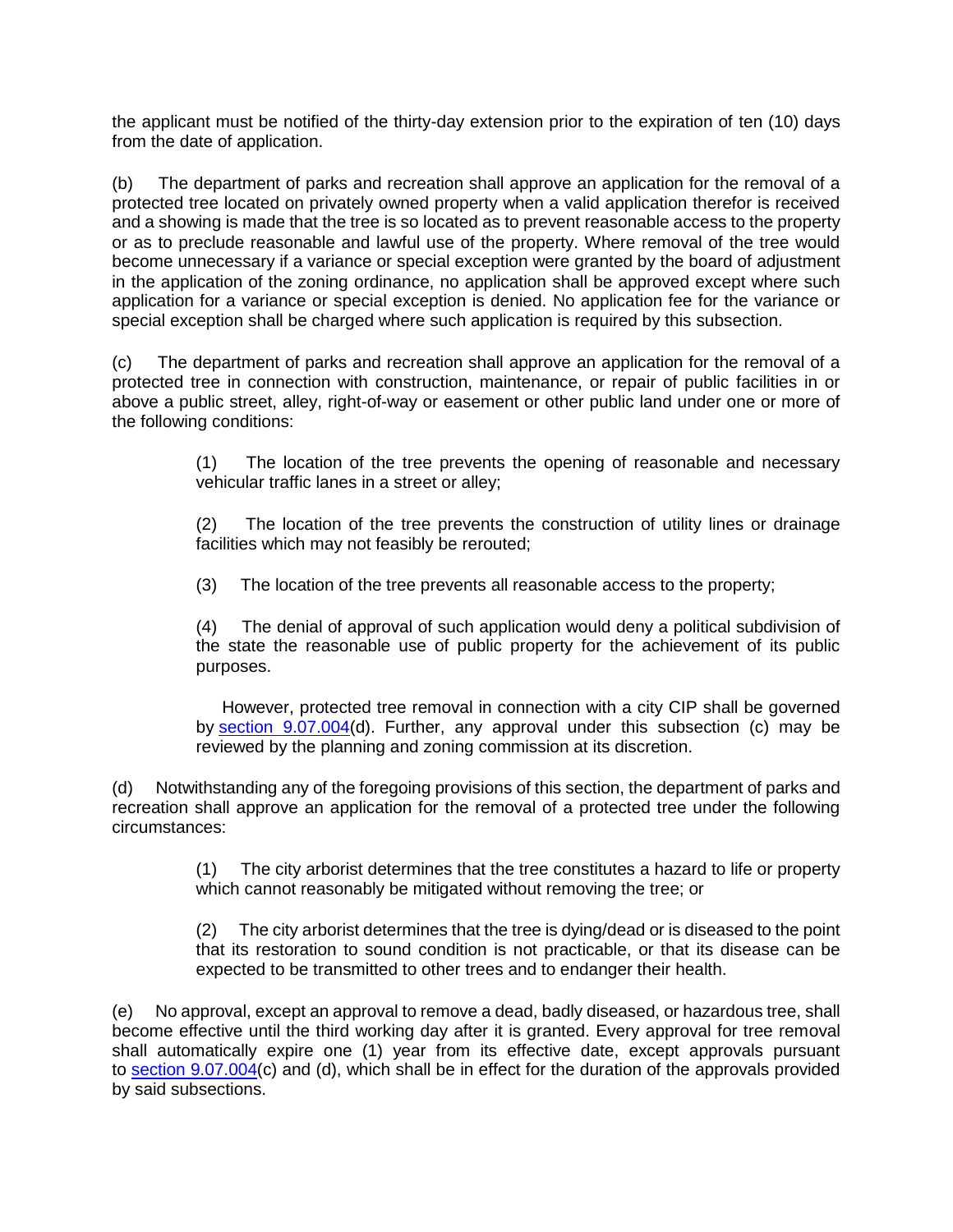(f) The parks and recreation department, planning and zoning commission or city council, as the case may be according to this article, may require as a condition for approval that a replacement tree be planted. Any such condition must be met within twelve (12) months after removal of the protected tree.

(1970 Code, sec. 29-1/2-7; Ordinance 84-067, sec. 1, adopted 9/10/84; 1988 Code, sec. 32-7)

#### **C**  $\stackrel{\bullet}{\bullet}$  **Sec. 9.07.008** Required placement of trees in front yards

In all nonresidential zoning districts wherein a front yard is required it shall include at least a twenty (20) percent greenbelt landscaped area. In all nonresidential zoning districts wherein a front yard is not required but the property is being developed with a front yard, it shall include at least a twenty (20) percent greenbelt landscaped area in such front yard. Such greenbelts shall include one (1) tree at least six (6) feet tall for the first ten thousand (10,000) square feet of the lot being developed and one (1) additional tree for each additional twenty-five thousand (25,000) square feet of the lot being developed. (1970 Code, sec. 29-1/2-8; Ordinance 84-067, sec. 1, adopted 9/10/84; 1988 Code, sec. 32-8)

#### **Q**  $\stackrel{\bullet}{\bullet}$  **Sec. 9.07.009** Appeals

(a) If a protected tree removal application is denied, the applicant therefor may appeal such action to the planning and zoning commission by filing written notice of such appeal with the director of parks and recreation department within ten (10) days of notice to such applicant of the denial of the application by the department of parks and recreation. The commission shall have thirty (30) days from the date of appeal to review such denial. The commission may affirm or reverse the determination of the parks and recreation department. If the commission fails to act within thirty (30) days, the appeal shall be automatically granted and the approval shall be granted per the original application. The commission shall adopt written findings of fact for every appeal authorized hereunder.

(b) An applicant for a protected tree removal who is aggrieved at any determination or ruling of the planning commission on a matter before it under this article may appeal such action to the city council by filing written notice of such appeal with the city clerk within ten (10) days of the action of the commission. The city council shall act on the appeal within thirty (30) days from the date of the filing of the appeal. If the city council fails to act within thirty (30) days, the appeal shall be automatically granted and the approval shall be granted per the original application. The city council may affirm or reverse the determination of the commission and shall either adopt or modify the findings of fact of the commission, which findings may be reduced to writing or may be entered in the minutes.

(c) A developer not wishing to comply with the requirements of [section 9.07.008](https://z2.franklinlegal.net/franklin/DocViewer.jsp?doccode=z20000076&z2collection=paris#JD_9.07.008) may present his request for waiver to the planning and zoning commission, which shall recommend either granting or denial of the request to the city council, which shall make the final determination in such cases.

(1970 Code, sec. 29-1/2-9; Ordinance 84-067, sec. 1, adopted 9/10/84; 1988 Code, sec. 32-9)

**C**  $\stackrel{\bullet}{\bullet}$  Sec. 9.07.010 Conflicts with departmental rules